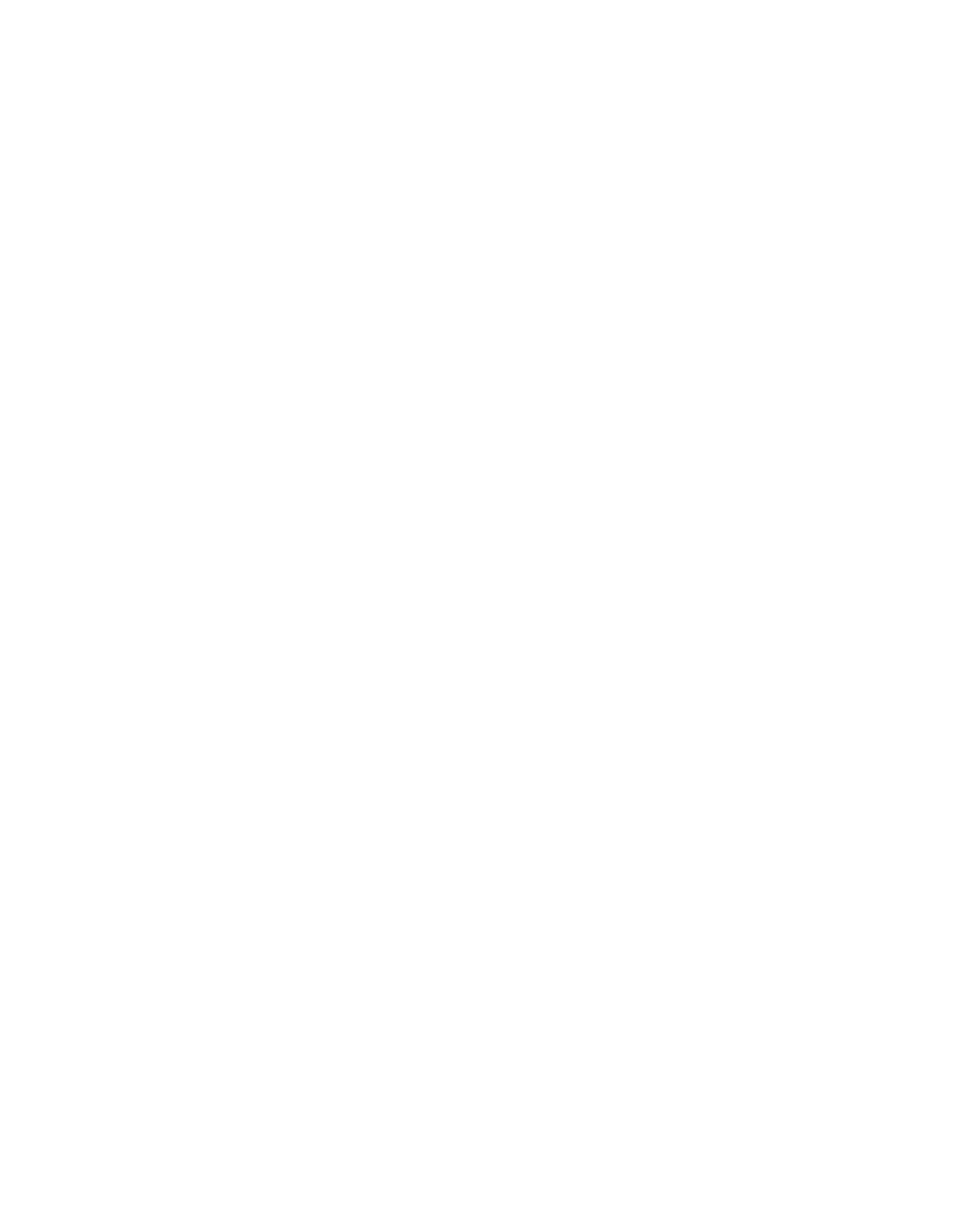## **I. INTRODUCTION**

1. The Immediate Plan of Action for FAO's Renewal (IPA) approved by the 35<sup>th</sup> (Special) Session of the FAO Conference in November 2008 lays the foundation of an enhanced results-based approach to programme planning, implementation and reporting in the Organization. This is coupled with a revitalized and more inclusive intergovernmental process of review of priorities and programme and budget proposals.

2. One of the tools for the development of the Organizational Results for the achievement of the eleven Strategic Objectives includes a structured and consultative development of subregional and regional areas of priority actions through the regional conferences and specialized regional commissions.

3. In this context, a summary report of four regional commissions is presented for discussion and information at the  $27<sup>th</sup>$  Regional Conference for Europe. Due to the various meeting schedules of the regional commissions concerned and the limited time frame available to benefit for broader consultations on the new approaches for the planning process, the reports of the commissions should be considered as an inventory of the present status and ongoing issues in the various technical fields, rather than as a focussed identification for regional priorities for consideration by the Regional Conference for the upcoming planning period.

4. It is hoped that further dialogue and consultations will result in a harmonization of the sessions of the various regional technical commissions and that their respective reports will be more oriented towards playing an advisory role in the future Regional Conferences for Europe regarding the identification of regional technical priorities and a contribution to their achievement.

5. The present document summarizes the reports of the Joint United Nations Economic Commission for Europe (UNECE) Timber Committee/FAO European Forestry Commission, the European Inland Fisheries Advisory Commission (EIFAC) including information on the present status of the establishment of the Central Asia and Caucasus Fisheries Commission and the European Commission for the Control of Foot-and-Mouth Disease (EUFMD).

### **II. JOINT UNECE TIMBER COMMITTEE AND FAO EUROPEAN FORESTRY COMMISSION INTEGRATED PROGRAMME OF WORK**

6. The joint UNECE Timber Committee/FAO European Forestry Commission's integrated programme of work on timber and forestry promotes the strengthening of the forest sector and its contribution to sustainable development. Countries in Eastern Europe and Central Asia are in the forefront of this effort, in recognition of their needs for access to information, networks, platforms and improved subregional and regional cooperation, often against a background of institutional change and reform.

7. The 34<sup>th</sup> Session of the European Forestry Commission was held in October 2008 as a joint session with the UNECE Timber Committee during the first European Forest Week in Rome.

8. The Plenary Session discussed the themes "Forestry and Climate Change"; "Forests and Energy"; and "Forests and Water", and the session considered forest-related developments in Europe and elements of the continuing good cooperation among various European organizations.

9. The joint session discussed forest products' market developments in 2008 and the prospects for 2009, addressing the theme "Green building impacts on the forest sector." The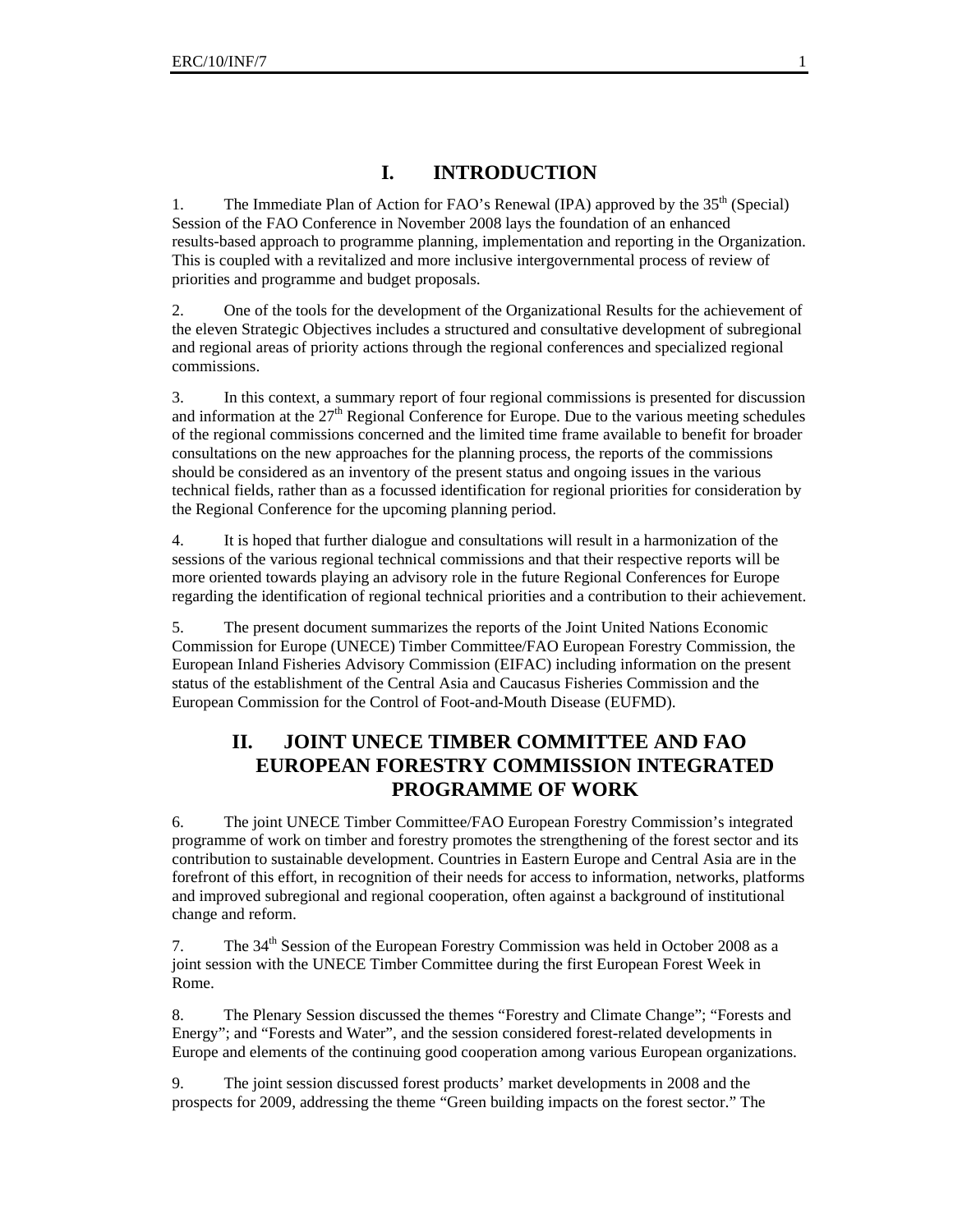individual sessions were aligned with the European Forest Week's daily topics "Sustainable Markets and Climate Change" and "Sustainable Markets and Energy".

10. The joint session welcomed the Strategic Review and Planning process, which took place in 2007-2008 with significant emphasis on feedback from governments and stakeholders and evaluations, in particular regarding the utility of programme outputs. The session noted that the Strategic Plan of the UNECE/FAO Integrated Programme of Work on Timber and Forestry for the period 2008-2013, encompassing the work programmes 2008-09, 2010-11 and 2012-13, took into account, to the extent possible, country priorities and needs.

11. The joint session adopted the Strategic Plan 2008-13 of the UNECE/FAO integrated Programme of Work on Timber and Forestry, as set out in document ECE/TIM/2008/7- FO:EFC/08/7 including objectives, strategy, activities and programme developments.

12. The joint session recommended that UNECE and FAO further work together in collaboration with other partners in the fields of forests and climate change, forests and energy, forests and water and working together for forests.

13. Regarding the FAO European Forestry Commission issues, the Commission welcomed the progress made in the preparation of the new FAO strategy for forests and forestry. It took note of the fact that feedback had been received and incorporated from all regions, including Europe. The Commission recommended that the finalization of the strategy should take into account the Special Session of the FAO Conference in November 2008 and, when addressing climate change, emphasize the adaptation of the forest sector.

14. The Commission identified a number of issues, including the impact of climate change on forests, the increasing emphasis on renewable energy, including bioenergy, and their impact on forests and the linkages between forests and water for the attention of the 19<sup>th</sup> Session of the Committee of Forestry (COFO), which was held in 2009.

15. The UNECE/FAO Timber Section, based in Geneva, implements the Integrated Programme of Work in close cooperation with the FAO Subregional Offices for Central and Eastern Europe (SEUR), Budapest, and Central Asia (SEC), Ankara, as well as FAO Headquarters. Consultation on the development of activities in the region takes place regularly with the forestry officers in Budapest and Ankara, and both are invited to the meetings of the Bureaux of the UNECE Timber Committee and the FAO European Forestry Commission. SEUR and SEC, in cooperation with the UNECE/FAO Timber Section, provide the secretariat for the UNECE/FAO Team of Specialists on Forest Policy in Eastern Europe and Central Asia. This Team constitutes a potentially powerful network of forest policy specialists throughout the region which could serve as a platform for information sharing between the organizations active in the region, and the member countries.

#### **III. EUROPEAN COMMISSION FOR THE CONTROL OF FOOT-AND-MOUTH DISEASE (EUFMD)**

16. Foot-and-mouth disease (FMD) is the most infectious disease of domestic animals, and even single outbreaks in officially free countries result in losses through trade embargoes and direct costs, worth millions of United States Dollars.

17. The EUFMD Commission was established in 1954 with the aim of coordinating the efforts of European countries in the control of FMD, and these efforts succeeded in controlling disease then enabling cessation of vaccination, followed by official recognition of freedom, in 33 of the current 35 Member States of the Commission. Membership of the Commission is open to all European countries that are part of the FAO European Region; gaps in current membership, which include countries at high risk of FMD, include the TransCaucasus countries, Belarus, the Republic of Moldova, the Russian Federation and Ukraine, and countries of Central Asia.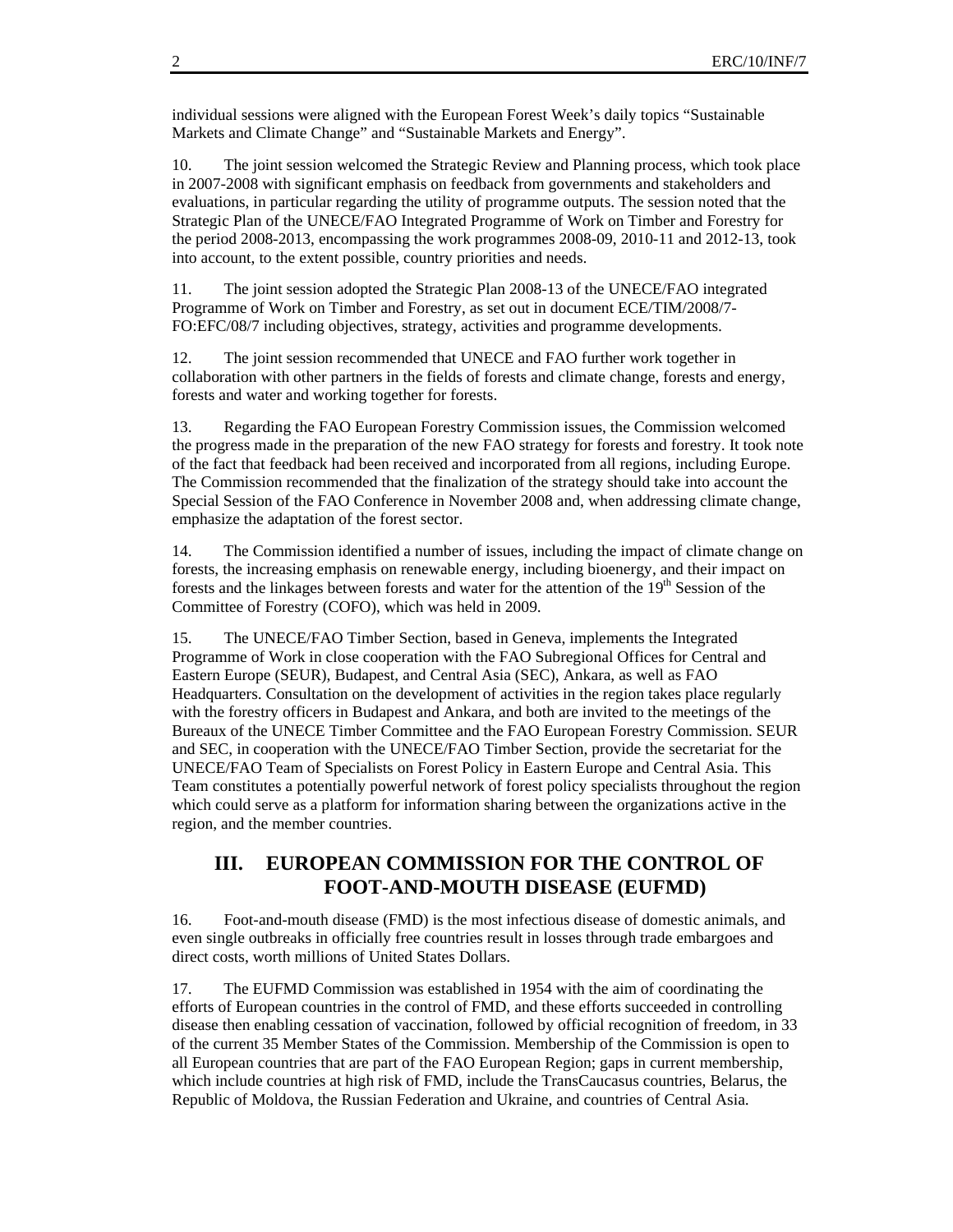18. Following successful elimination of FMD in 33 of the Member States, the focus of actions of the Commission, with support from the European Commission (DG-SANCO), has been to reduce the risk of incursions of FMD from endemic regions, with the principal threats coming from West Eurasia (Republic of Turkey and its eastern neighbours) and from more distant regions, from where infection could travel in live animals and animal products into the European neighbourhood, as occurred in 2001 (Ireland, France, the Netherlands and the United Kingdom) and 1996 (Western Balkans).

19. Between 2005 and 2009, the Commission provided support of about EUR 5.5 million to FMD control in Eastern Europe with the majority of funding being provided to support FMD control in Armenia, Azerbaijan and Georgia, recognizing the risk of spread from the southern and eastern neighbours.

20. In 2009 the EUFMD Commission adopted a revised Strategy for the period 2009-13, with five priorities, after recognizing the continued risk from countries neighbouring to Turkey, including from the region of the Trans-Caucasus: the need to continue the effort on FMD Virus (FMDV) threat detection (virus intelligence) with a new priority of monitoring progress in FMD control in the seven major virus pools; to upgrade efforts on FMD training as a funded programme and the need for continued technical networking between European experts and those in FMD endemic and at-risk countries in the European neighbourhood.

21. Following adoption of the Strategic Plan, a new financial agreement of EUR 8 million was signed with the European Union for supportive actions to implement the Strategy, covering:

- an East EurAsia FMD roadmap emphasis is to promote/advocate and technically support countries to develop/implement risk reduction programmes (build on current support to neighbours of Turkey);
- technical networking of European FMD experts with those of the Euro-Mediterranean region, to develop improved guidelines or methods for surveillance, early warning, laboratory preparedness;
- a training programme; European/EUFMD Member States four-year rolling programme for frontline response officers faced with animal disease emergencies;
- viral surveillance for vaccine bank prioritization: builds on small grants and support for FMDV submission to the World Reference Laboratory/Country Reference Laboratory (WRL/CRL) in the first plan, to continue to fill gaps in knowledge for risk assessment on circulating FMDV strains;
- global FMD progress monitoring/risk information across seven virus pools.

22. The EUFMD Commission, working together with an FAO project has organized regional meetings for 14 countries in Eastern Europe and Central Asia which have been commonly affected by FMD epidemics in the past four years, in order to develop a long-term vision for FMD control in West Eurasia. The first meeting was held in the Islamic Republic of Iran in November 2008 and developed the vision and a Roadmap for FMD control in West Eurasia by 2020. EUFMD or FAO technical support, through FMD surveillance and control projects, was provided following a meeting between the majority of countries (Armenia, Azerbaijan, Georgia, the Islamic Republic of Iran, Syria and Turkey from the EUFMD Commission, and Afghanistan, Pakistan, Tajikistan, Turkmenistan and Uzbekistan from FAO projects with Italian funding).

23. In order to evaluate country capacity and actions in FMD control, and to monitor progress on the Roadmap, a new tool (the Progressive Control Pathway – PCP) has been developed by EUFMD/FAO and applied to monitor progress along the West Eurasia Roadmap. At the first progress monitoring meeting in October 2009, about 50 percent of the 14 countries were judged to have changed their progress status, the majority showing progress to establishing a monitoring system (Stage 1 PCP). The progress in the first year was considered to be good, and the Roadmap remains on track to achieve the vision of freedom from clinical cases of FMD being achieved by the year 2020. The continued realization of the vision requires a coordinated set of national efforts under an overall framework of progressive risk reduction, supported by regional services and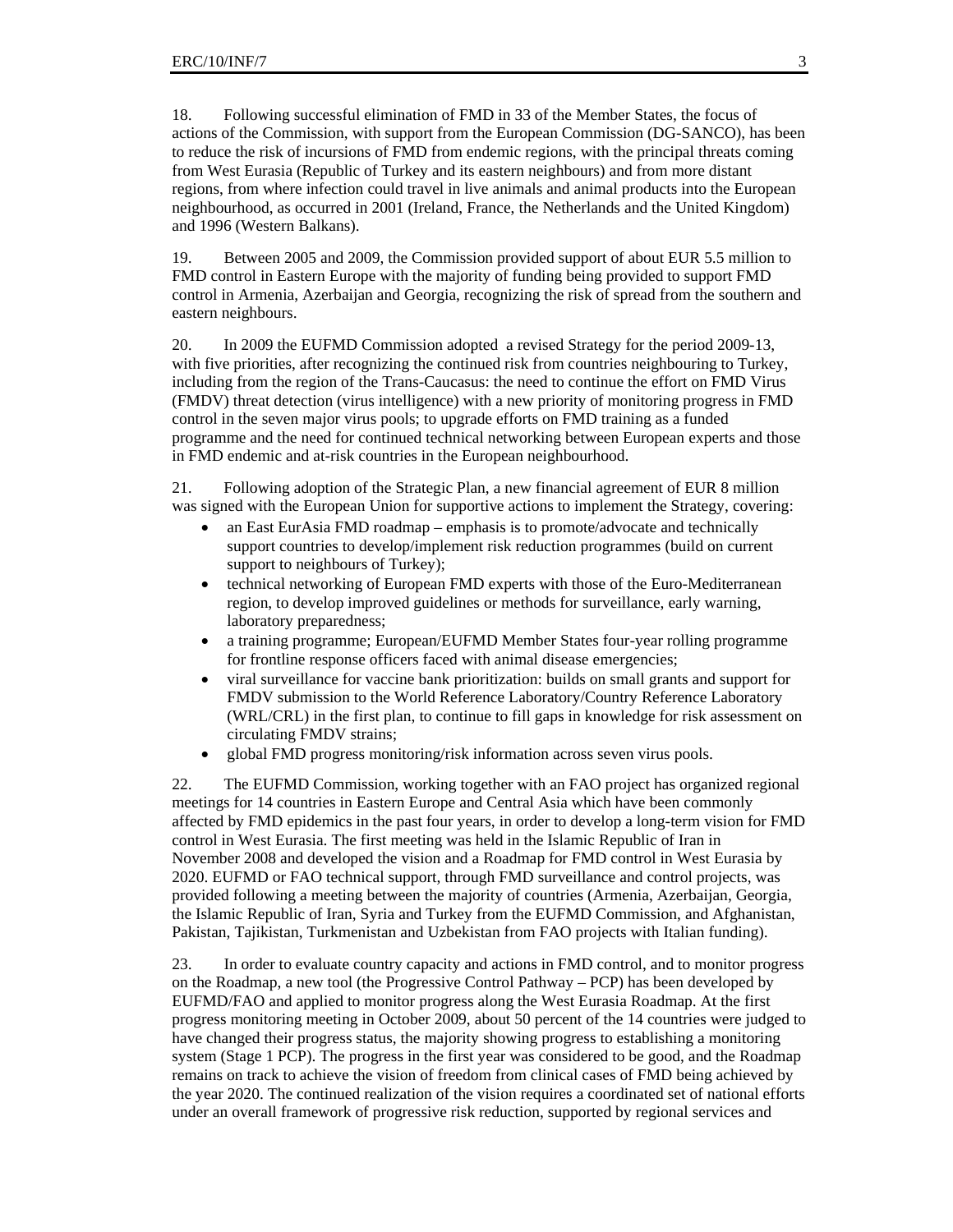sharing of information, technical knowledge and possible donor support, between countries within the region and which are beneficiaries of the action. Almost all countries in the region are in Stage 1 of the PCP, or above, and most continue to invest heavily in FMD vaccination programmes. However, weaknesses in international control of animal movement, and gaps in preventive measures, have allowed the continued circulation of types A, O and Asia-1 in the region, with a regional epidemic of type A Iran 05 in the winter of 2008-9.

24. International organizations indicated their strong continued support for the Roadmap process, with the European Commission, and the EUFMD Commission, indicating their support for regional and national monitoring and control efforts for Turkey and the six bordering countries in 2009-2012, and indicators from the Government of Italy for further support to five Central Asian countries. The support of additional donors and financial sources will be needed to move from monitoring (PCP Stage 1) to improved control at risk points (Stage 2) in the less advanced areas. A secretariat remains necessary (currently provided by the EUFMD Commission) to provide coordination of the supportive services, particularly to promote the laboratory network and services, and the epidemiology and risk monitoring, and for monitoring and communication of progress. The workshop recommended that annual meetings continue to be convened by FAO/EUFMD/World Organisation for Animal Health (OIE) to monitor progress, with the Second Annual Progress meeting in late 2010.

25. In addition to the funding for support actions (West Eurasia Laboratory Network, Epidemiology network, and specific country actions in 2010-12), major investments in FMD control are being made by Turkey, with national and European Union funds (of about EUR 90 million in the period 2008-13). Almost all of the countries in the West Eurasia Roadmap have very significant national funded vaccination programmes, and the Roadmap should assist to optimize the use of these investments.

26. Given the rapid international spread across national borders in the region, and the continued suppression of disease reporting in some Eastern European countries, real challenges lie ahead to address the reasons why epidemics continue to occur. The initial Stages (1 and 2) of the progressive PCP should result in a reducing incidence of FMD to the point where infection cannot circulate. To achieve this usually requires, in addition to vaccination programmes, the ability to regulate animal movements where disease or insufficient vaccination has occurred.

27. The Roadmap and PCP approach should assist countries and donors to develop investment projects that will assist countries to make progress through the stages of the Roadmap, and therefore the Roadmap/PCP approach should provide a framework in which national and international efforts result in outcomes that are internationally recognized. To date, 12 of the 14 countries invited to participate in the West Eurasia Roadmap have replied indicating their support to FAO to continue the Roadmap process.

28. At present the West Eurasia Roadmap has an advisory committee of seven, drawn from OIE, FAO, EUFMD and the European Commission, with three national representatives from the fourteen countries; the President for 2009-2010 is the Chief Veterinary Officer of Turkey.

29. The entry into EUFMD Membership of additional European countries is welcomed, as this would provide benefits for those countries to access support from the EUFMD, and have a voice in an international platform for negotiations involving the major agencies in international animal health.

### **IV. EUROPEAN INLAND FISHERIES ADVISORY COMMISSION (EIFAC)**

30. The European Inland Fisheries Advisory Commission (EIFAC) is an FAO Regional Fisheries Body set up under Article VI of the FAO Constitution. The Commission provides advice on inland capture fisheries and aquaculture matters to its 34 members (i.e. 33 countries and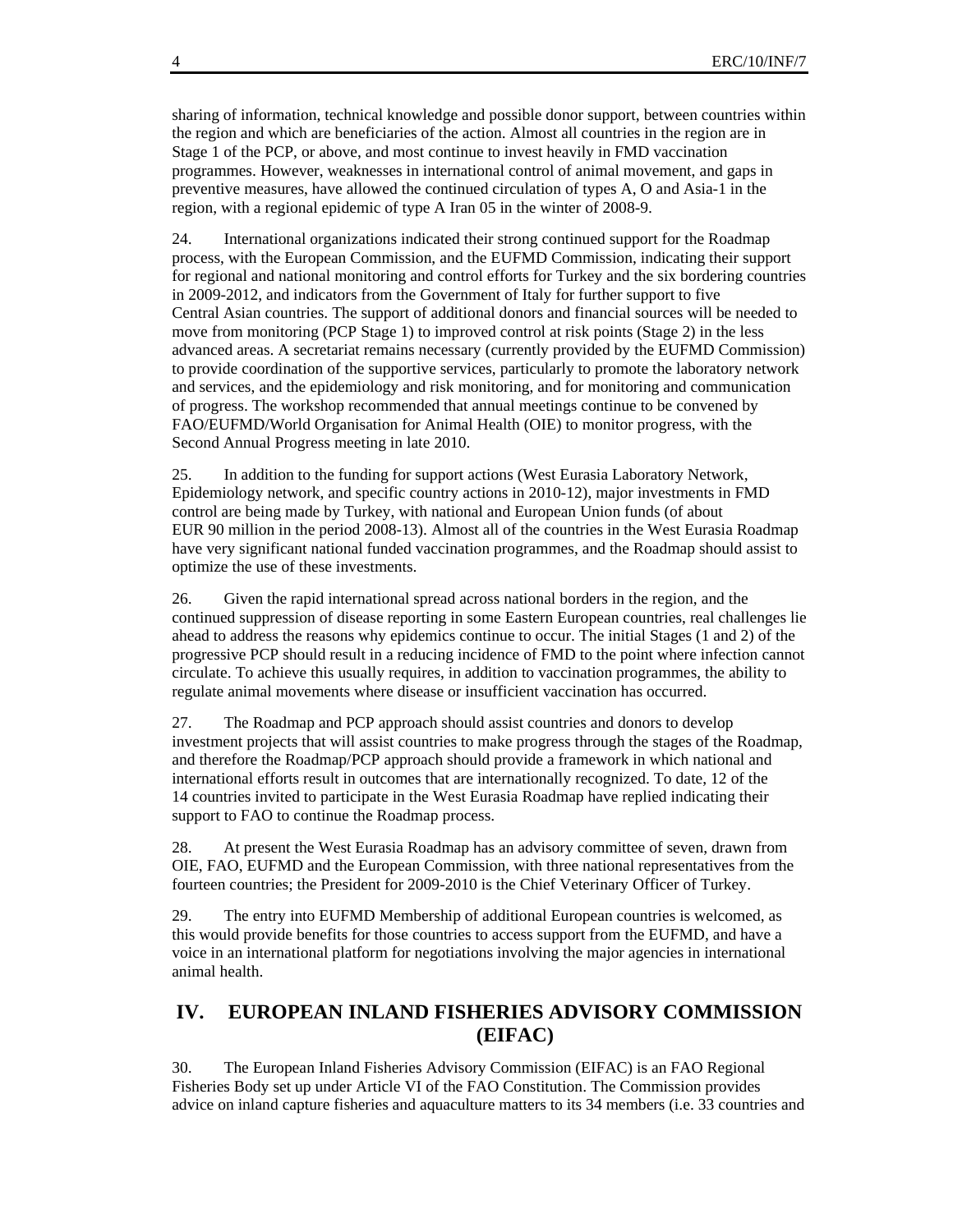the European Union). Detailed information on EIFAC, including objectives, membership, structure and publications can be found at http://www.fao.org/fishery/rfb/eifac/en and http://www.fao.org/fishery/rfb/eifac/fr. The four Subcommissions of EIFAC deal with Biology and Management, Aquaculture, Protection of the Aquatic Resource, and Social and Economic Issues. The technical work is carried out by working parties under these sub-commissions.

31. The Commission holds a plenary session every two years. In the intersessional period, the Executive Committee guides the business of the Commission. The last plenary session, namely, the 25<sup>th</sup> Session, was held in Antalya, Turkey, from 21 to 28 May 2008, in concommitance with a symposium on interactions between social, economic and ecological objectives of inland commercial and recreational fisheries and aquaculture. The Session reviewed EIFAC's activities carried out in the aforementioned fields since the  $24<sup>th</sup>$  Session in 2006. EIFAC's future programme of work, in particular the activities which should be carried out until the next session of the Commission in 2010, was revised and decided upon. The Session requested the secretariat to ensure that a review of the functioning of EIFAC be carried out.

32. This review process culminated in a workshop held in Mainz, Germany, on 28 and 29 January 2010 where an options paper, elaborated for consideration by the national correspondents that had been invited to the workshop, was presented. This paper provided information on six potential options for the restructuring of EIFAC.

33. The workshop considered that it would be useful for the following three options for the legal basis of EIFAC to be examined at the  $26<sup>th</sup>$  Session of EIFAC. In each case, participants underlined the need for EIFAC to be converted into a lean, fast-moving organization of practical value for its Members.

#### **a. Continue as an FAO Article VI body but with improved structure and Rules of Procedure, taking into account a "zero" growth budget scenario (compared with the present status).**

This option would allow for a continuation of the existing strengths and outputs of EIFAC, but at the same time allow for effective restructuring to streamline operations and introduce accountable procedures. It would be possible for EIFAC to receive funding that could be provided through extrabudgetary contributions by the Members or donors. The participants of the Workshop took note of the FAO Fisheries (FI) Position Statement where it was made clear that FAO, if at all, could make available to EIFAC only limited resources (both funding and human resources) and that any support would have to be adjusted taking into account the true capacity of the Fisheries and Aquaculture Department. This implies that the Commission has to rely heavily on other funding sources.

#### **b. Convert into an FAO Article XIV body with an independent budget provided by the Members of EIFAC for operations and staffing.**

This option would require the FAO Governing Bodies to dissolve EIFAC as an Article VI body and re-establish as an Article XIV body by approving an agreement developed in technical meetings or consultations of the potential Members. It would provide sustainable funding for operations and staffing through an independent budget, but would also have the benefit of being a member of the FAO family of regional fishery bodies (RFBs), including support for administration and technical backstopping. This is the solution that FAO is encouraging countries to adopt.

#### **c. Abolish EIFAC**.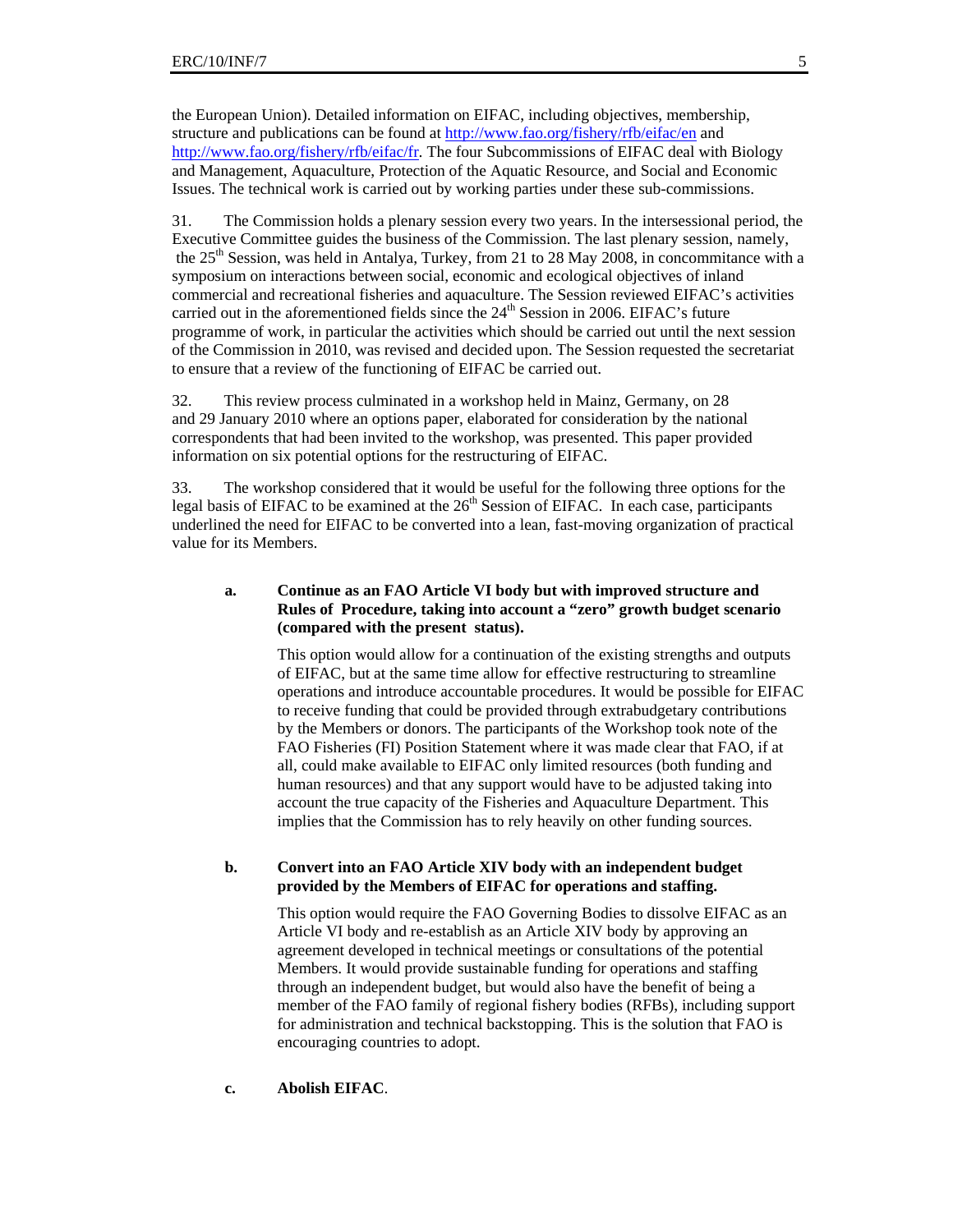34. The financial implications of EIFAC as an Article VI and Article XIV body were considered, at both minimum and more or less optimum levels. The position of the FAO/FI regarding limited financial support to EIFAC was noted.

35. The workshop strongly endorsed the need for objectives and a mission statement for an improved EIFAC, regardless of the legal basis that may be determined. This would clarify and enhance the goals and identity of EIFAC.

36. A mission statement would need to be developed and agreed at the  $26<sup>th</sup>$  Session of EIFAC.

37. The options whereby EIFAC continues as an FAO Article VI body or be converted into an Article XIV body are the ones that workshop participants judged as the most realistic ones. Abolishing EIFAC still remains an option should there be no possibility for the funding of EIFAC in a sustainable way. It was recognized that the conclusions of the workshop do not constitute a final decision but would serve as technical guidance in preparing for the  $26<sup>th</sup>$  Session in the ministries and during the  $26<sup>th</sup>$  Session to be held in Zagreb, Croatia, from 17 to 20 May 2010.

38. Based on the discussions in Mainz, and further FAO in-house considerations, FAO/FI is currently developing a decision paper to be presented at the  $26<sup>th</sup>$  Session for consideration by the EIFAC Members.

### **V. CENTRAL ASIA AND CAUCASUS FISHERIES COMMISSION (CACFC)**

39. The Government of Tajikistan, recognizing the need for regional collaboration in fisheries and aquaculture, requested FAO to support a meeting on the possibilities for regional collaboration. In response, FAO technically assisted a first intergovernmental meeting (Dushanbe) on this subject, hosted by the Government of Tajikistan in November 2008. At this meeting the delegations requested FAO support under the Technical Cooperation Programme (TCP) and in response FAO approved TCP facility project "Establishment of a Central Asian and Caucasus Regional Fisheries Organization (TCP/RER/3203)".

40. This regional project made it possible to provide further legal assistance to the process and to organize a meeting of the Steering Committee established by the Dushanbe meeting. The Steering Committee met for the first time in Ankara at the FAO Subregional Office for Central Asia in March 2009 The Steering Committee analysed the various options for regional collaboration and soon after that the countries involved informed FAO that their preference was to establish a regional fishery body under Article XIV of the FAO Constitution.

41. The Government of Turkey offered to host a second intergovernmental meeting (Trabzon meeting) to draft the Agreement on the Central Asia and Caucasus Fisheries and Aquaculture Commission, which was held in Trabzon in June 2009. Following the Trabzon meeting the Government of Turkey, on behalf of the delegations of the other countries that attended the Trabzon meeting, requested the Director-General of FAO to support the process.

42. In September 2009 the Eighty-eighth session of the Committee on Constitutional and Legal Matters (CCLM) reviewed the draft Agreement as endorsed by the Trabzon meeting and forwarded it for approval by the FAO Council at its Hundred and Thirty-seventh Session. The Agreement was approved by the Council at that Session on 1 October 2009 through Resolution No 1/137 under Article XIV, paragraph 2 of the FAO Constitution.

43. In December 2009 the Director-General of FAO sent the Agreement and related information on the Instrument of Acceptance of the Agreement to the following countries: Afghanistan, Armenia, Azerbaijan, China, Georgia, Islamic Republic of Iran, Kazakhstan, Kyrgyzstan, Mongolia, the Russian Federation, Tajikistan, Turkey, Turkmenistan, Ukraine and